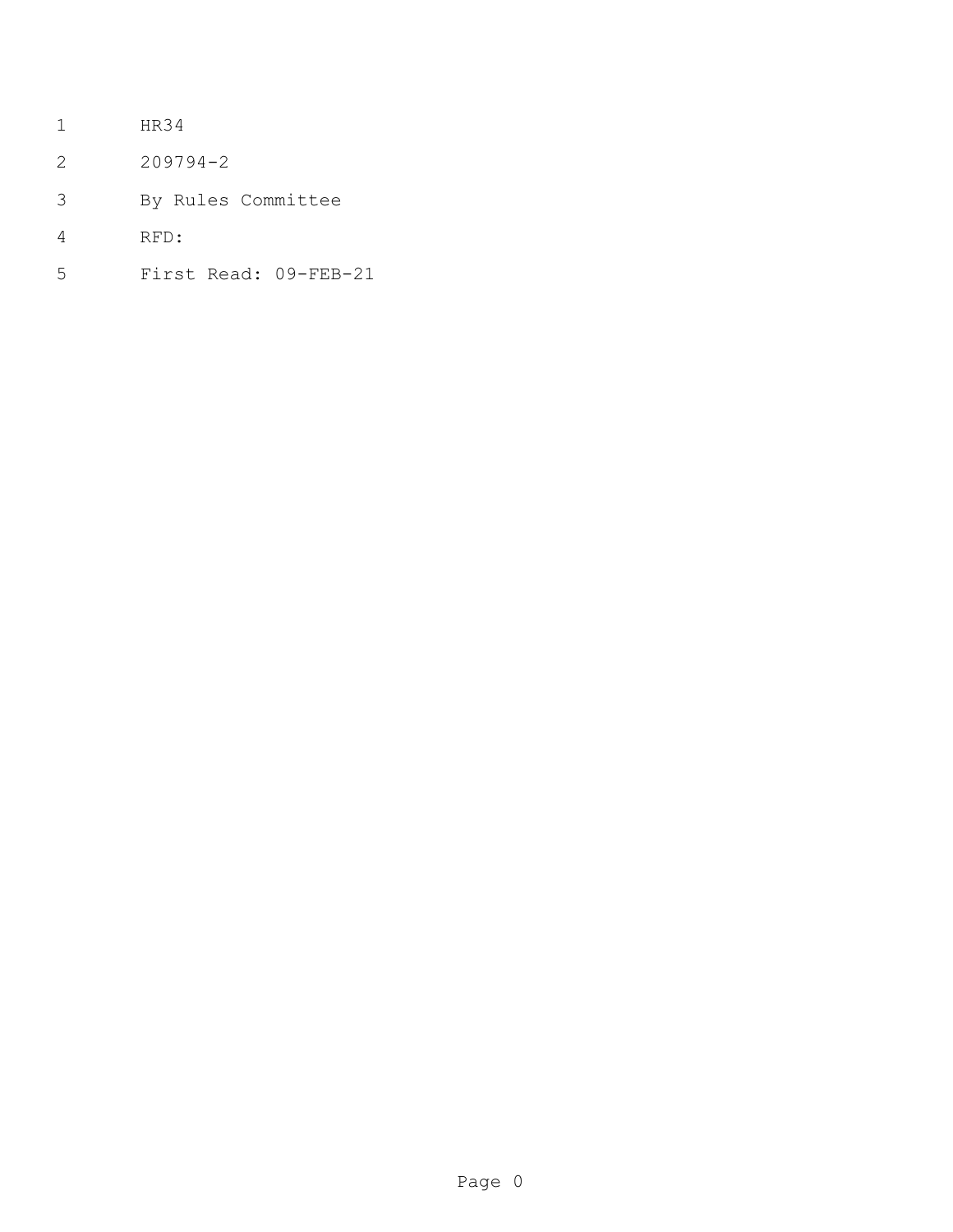| $\mathbf 1$                                                    | 209794-2:n:02/04/2021:TA/ta                                                                                                                                                                                                                                                                                                                                                                                                                                                                                                  |
|----------------------------------------------------------------|------------------------------------------------------------------------------------------------------------------------------------------------------------------------------------------------------------------------------------------------------------------------------------------------------------------------------------------------------------------------------------------------------------------------------------------------------------------------------------------------------------------------------|
| $\mathbf{2}$                                                   |                                                                                                                                                                                                                                                                                                                                                                                                                                                                                                                              |
| 3                                                              |                                                                                                                                                                                                                                                                                                                                                                                                                                                                                                                              |
| 4                                                              |                                                                                                                                                                                                                                                                                                                                                                                                                                                                                                                              |
| 5                                                              |                                                                                                                                                                                                                                                                                                                                                                                                                                                                                                                              |
| 6                                                              |                                                                                                                                                                                                                                                                                                                                                                                                                                                                                                                              |
| 7                                                              |                                                                                                                                                                                                                                                                                                                                                                                                                                                                                                                              |
| 8                                                              | SPECIAL ORDER CALENDAR BY: HOUSE RULES COMMITTEE                                                                                                                                                                                                                                                                                                                                                                                                                                                                             |
| $\mathcal{G}$                                                  |                                                                                                                                                                                                                                                                                                                                                                                                                                                                                                                              |
| 10                                                             | BE IT RESOLVED BY THE HOUSE OF REPRESENTATIVES OF                                                                                                                                                                                                                                                                                                                                                                                                                                                                            |
| 11                                                             | THE LEGISLATURE OF ALABAMA, That immediately upon the adoption                                                                                                                                                                                                                                                                                                                                                                                                                                                               |
| 12                                                             | of this resolution, the following business, in the order set                                                                                                                                                                                                                                                                                                                                                                                                                                                                 |
| 13                                                             | forth below, shall be the special and paramount order of                                                                                                                                                                                                                                                                                                                                                                                                                                                                     |
| 14                                                             | business for the 4th legislative day taking precedence over                                                                                                                                                                                                                                                                                                                                                                                                                                                                  |
| 15                                                             | the regular order of business or any pending or unfinished                                                                                                                                                                                                                                                                                                                                                                                                                                                                   |
| 16                                                             | business.                                                                                                                                                                                                                                                                                                                                                                                                                                                                                                                    |
| 17                                                             | Page                                                                                                                                                                                                                                                                                                                                                                                                                                                                                                                         |
| 18<br>19<br>20<br>21<br>22<br>23<br>24<br>25<br>26<br>27<br>28 | Representative Garrett:<br><b>HB169</b><br>Labor Dept., definitions and references to Secretary of<br>Labor updated in AL Surface Mining Act of 1969, depart-<br>mental employee in lieu of registered forester to perform<br>inspections, amount of fed funds retained in Special<br>Abandoned Mine Reclamation Trust Fund increased, unem-<br>ployment compensation language conformed and exclusivity<br>of certain procedures specified, Secs. 25-4-59, 25-4-153<br>added; Secs. 9-16-2, 9-16-8, 9-16-135, 25-4-72 am'd. |
| 29<br>30<br>31<br>32<br>33<br>34<br>35                         | Representative Simpson:<br><b>HB212</b><br>Workers' compensation, firefighters, law enforcement of-<br>ficers, diagnosed with post-traumatic stress disorder,<br>reimbursed for certain out-of-pocket expenses, co's and<br>municipalities required to maintain certain disability                                                                                                                                                                                                                                           |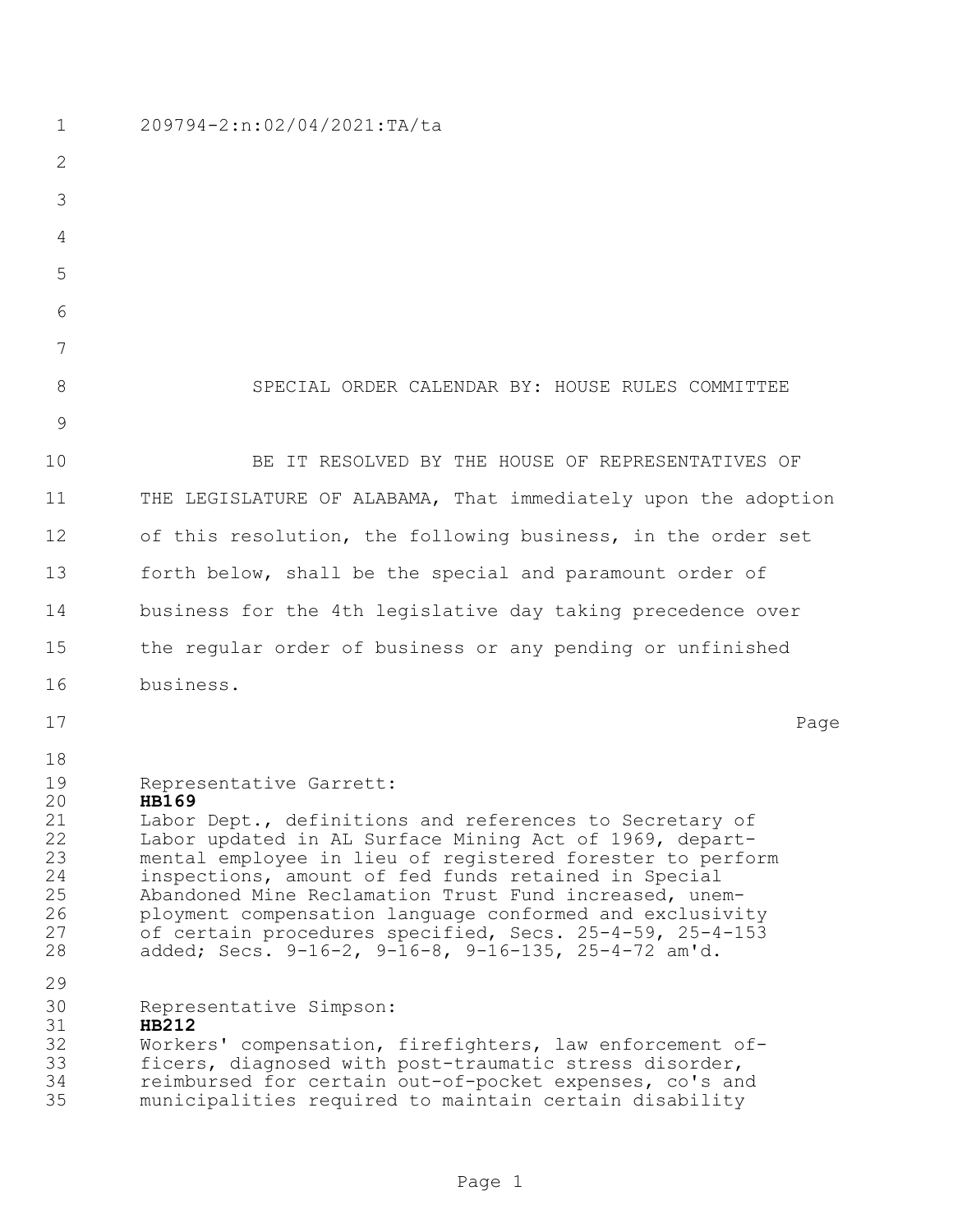| $\mathbf 1$                                                 | insurance coverage                                                                                                                                                                                                                                                                                                                                                                                   |
|-------------------------------------------------------------|------------------------------------------------------------------------------------------------------------------------------------------------------------------------------------------------------------------------------------------------------------------------------------------------------------------------------------------------------------------------------------------------------|
| $\mathbf 2$                                                 |                                                                                                                                                                                                                                                                                                                                                                                                      |
| 3<br>4<br>5<br>$\sqrt{6}$<br>$\overline{7}$<br>$\,8\,$<br>9 | Representative South:<br><b>HB219</b><br>Coal severance tax (1971 tax), extended to 2031, distri-<br>bution of certain additional tax revenue beginning<br>2020-2021, remainder after certain distribution earmarked<br>for Surface Mining Commission, Secs. 40-13-6, 40-13-8<br>am'd.                                                                                                               |
| 10                                                          |                                                                                                                                                                                                                                                                                                                                                                                                      |
| 11<br>12<br>13<br>14<br>15<br>16<br>17                      | Representative Lipscomb:<br><b>HB140</b><br>Credit Unions, financial institution excise tax, taxable<br>income, calculation, reserve for losses deleted, assess-<br>ment and refunds further provided for tax years prior to<br>1-1-2020, Act 2019-284, 2019 Req. Sess., am'd; Sec.<br>$40 - 16 - 1.3$ am'd.                                                                                         |
| 18                                                          |                                                                                                                                                                                                                                                                                                                                                                                                      |
| 19<br>20<br>21<br>22<br>23<br>24                            | Representative Simpson:<br><b>HB27</b><br>Consumer Protection, Alabama State of Emergency Consumer<br>Protection Act, enhanced criminal penalties provided un-<br>der certain conditions, Sec. 13A-9-111.1 added; Sec.<br>13A-9-114, 34-14A-14, 34-31-32, 34-36-16, 34-37-17 am'd.                                                                                                                   |
| 25<br>26                                                    | Representative Pettus:                                                                                                                                                                                                                                                                                                                                                                               |
| 27<br>28<br>29<br>30                                        | <b>HB80</b><br>Revenue Dept., to provide subsistence pay for law en-<br>forcement officers employed by the dept., Sec. 36-21-2<br>am'd.                                                                                                                                                                                                                                                              |
| 31                                                          |                                                                                                                                                                                                                                                                                                                                                                                                      |
| 32<br>33<br>34<br>35<br>36<br>37<br>38<br>39                | Representative Pettus:<br><b>HB79</b><br>Employees' Retirement System, State Police Tier II plan<br>reopened to any employee of Alabama State Law Enforcement<br>Agency who is certified by the Alabama Peace Officers'<br>Standards and Training Commission and performs law en-<br>forcement duties, 25 year retirement and hazardous duty<br>time allowed, Secs. 36-27-1, 36-27-16, 41-27-7 am'd. |
| 40                                                          |                                                                                                                                                                                                                                                                                                                                                                                                      |
| 41<br>42<br>43<br>44<br>45                                  | Representative Hill:<br>HB24<br>Sentencing standards, to provide for resentencing of cer-<br>tain individuals convicted of nonviolent offenses, proce-<br>dure for resentencing, Sec. 12-25-34.3 added.                                                                                                                                                                                              |
| 46                                                          |                                                                                                                                                                                                                                                                                                                                                                                                      |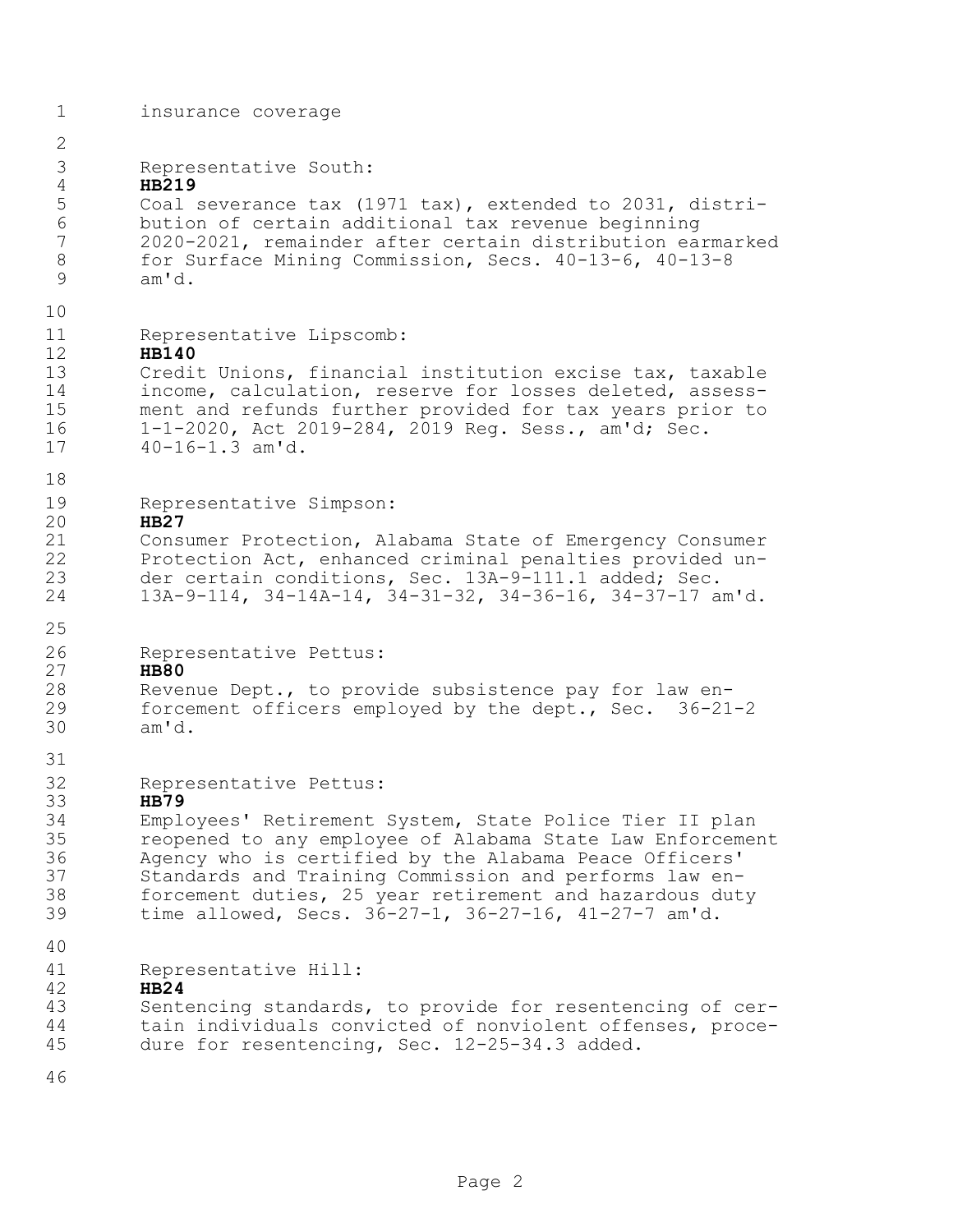| $\mathbf 1$<br>$\mathbf{2}$<br>$\mathfrak{Z}$<br>$\sqrt{4}$ | Representative Hill:<br><b>HB109</b><br>Justices and judges, revise compensation received by re-<br>tired justices and judges who are called to active duty,                                                                                                                                                                                                                                               |
|-------------------------------------------------------------|------------------------------------------------------------------------------------------------------------------------------------------------------------------------------------------------------------------------------------------------------------------------------------------------------------------------------------------------------------------------------------------------------------|
| 5                                                           | Secs. 12-18-10, 12-18-61 am'd.                                                                                                                                                                                                                                                                                                                                                                             |
| 6<br>$\boldsymbol{7}$<br>$\,8\,$<br>$\mathcal{G}$<br>10     | Representative Standridge:<br><b>HB116</b><br>Elections, Sec. of State authorized to conduct a one-time<br>post-election audit of vote count                                                                                                                                                                                                                                                               |
| 11<br>12                                                    | Representative Reynolds:                                                                                                                                                                                                                                                                                                                                                                                   |
| 13<br>14<br>15                                              | <b>HB15</b><br>Taxation, to update the disbursement of certain license<br>taxes and registration fees, Sec. 40-12-270 am'd.                                                                                                                                                                                                                                                                                |
| 16<br>17<br>18                                              | Representative Brown (C):<br><b>HB188</b>                                                                                                                                                                                                                                                                                                                                                                  |
| 19<br>20<br>21                                              | Department of Insurance, transfer of certain funds from<br>Insurance Dept. Fund to Strengthen Alabama Homes Fund by<br>Commissioner of Insurance authorized                                                                                                                                                                                                                                                |
| 22<br>23                                                    | Representative Pettus:                                                                                                                                                                                                                                                                                                                                                                                     |
| 24<br>25<br>26<br>27<br>28                                  | <b>HB81</b><br>Retirement System, stress bill, use of hazardous duty<br>time to calculate years of service for inservice death<br>benefits for firefighters, law enforcement, and correc-<br>tional officers, Secs. 16-25-14, 36-27-16 am'd.                                                                                                                                                               |
| 29<br>30                                                    | Representative Ingram:                                                                                                                                                                                                                                                                                                                                                                                     |
| 31<br>32<br>33<br>34                                        | <b>HB165</b><br>Business entities, Sec. of State authorized to waive the<br>Certificate of Existence fee for business entities under<br>certain conditions, Sec. 10A-1-4.31 am'd.                                                                                                                                                                                                                          |
| 35<br>36                                                    |                                                                                                                                                                                                                                                                                                                                                                                                            |
| 37<br>$38\,$<br>39<br>40<br>41<br>42<br>43                  | Representative Reynolds:<br><b>HB17</b><br>ALEA, felony drug trafficking wiretapping, interception<br>of wire, oral, or electronic communications, Attorney<br>General to authorize to apply for court order for inter-<br>cept and to apply for intercept orders, disclosure of re-<br>corded communications, penalties for violations, Secs.<br>20-2A-1 to 20-2A-15, inclusive, added; Sec. 15-5-40 am'd |
| 44                                                          |                                                                                                                                                                                                                                                                                                                                                                                                            |
| 45                                                          | Representative Brown (C):                                                                                                                                                                                                                                                                                                                                                                                  |

**HB135**